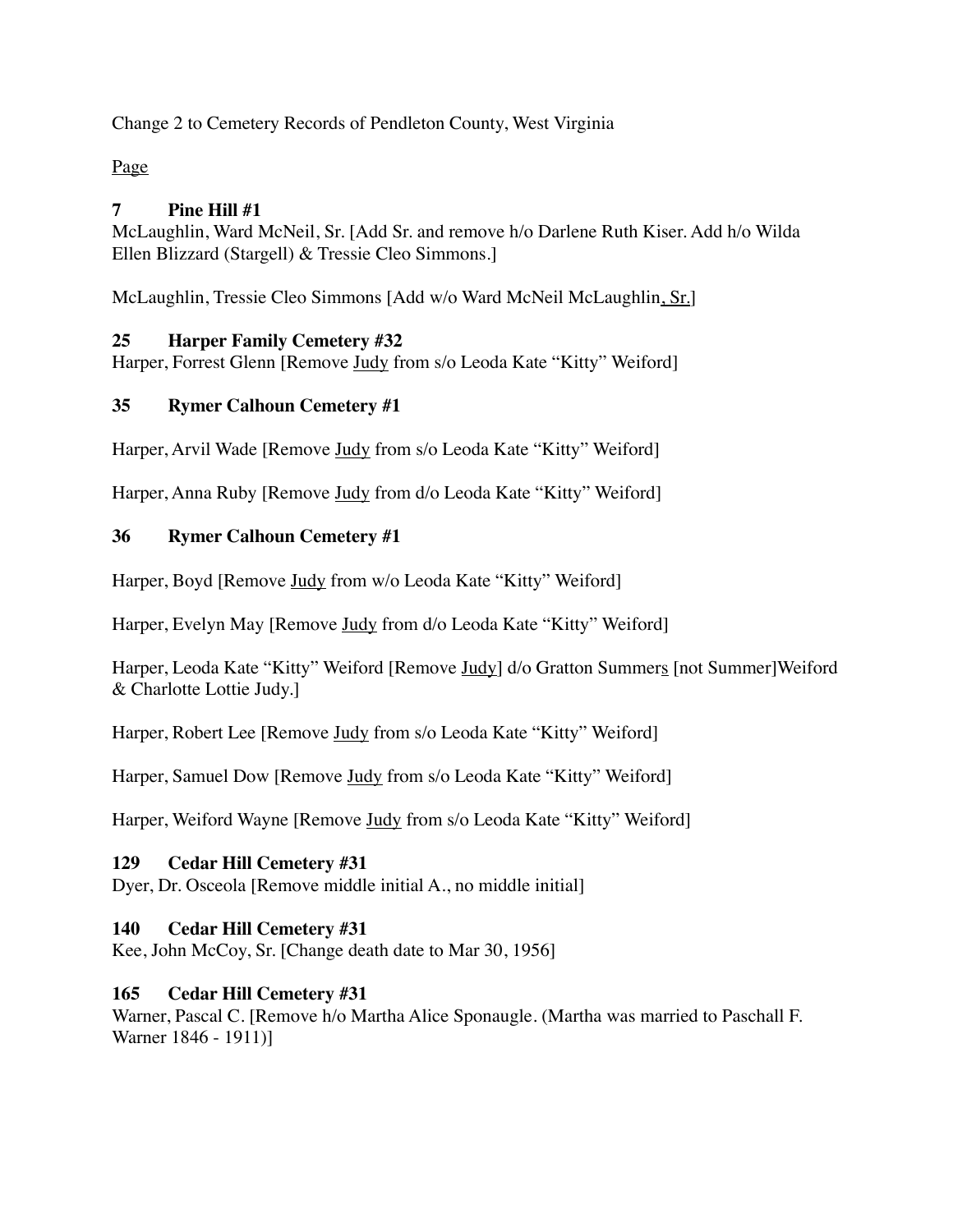#### **219 John Thompson Cemetery #8**

Clayton, Jacob C. (Two stones in cemetery with differing information but death records say "74 years 10 months 22 days, died Jun 1, 1910".) [Change dates to Jul 9, 1835 Jun 1, 1910.]

## **226 Mallow Cemetery #21**

Sites, Hilda [Change to Sites Infant. Hilda is still living.]

### **227 Grant Mallow Cemetery #22**

Raines, Denver s/o Joseph F. (not Felix), h/o Margie Harper. [no middle initial F.] Raines, Margie F. Harper [Eliminate F., no middle initial]

#### **228 Dice Cemetery #24**

Dice, Isom Grant h/o Texie E. Harper [Eliminate middle initial E.]

Dice, Texie E. Harper [Eliminate middle initial E.]

## **233 Luther Harman Cemetery #42**

Harman, Fanny Bertha Harman (Johnson) [Change order of husbands to reflect (1) Walter Harman, (2) Homer Johnson. Fanny decided to go back to her maiden name Harman after divorcing Homer.]

#### **271 Grave Site at 4 Locations #80**

Site C - Harman, Mary Lawrence [Change birthdate to 1849 to Jan 1914].

## **287 Dolly Cemetery #26**

Add Dolly, Eve Sites NS (no stone) 1806 1867 d/o Jacob & Margaret Lough Sites. w/o George W. Dolly., Sr. [Info from Dorothy Raines Wolf.]

Add Dolly, George W., Sr. NS (no stone) 1804 bef. 1860 s/o John Richard & Mary Shoulders Dolly. h/o Eve Sites. [Info from Dorothy Raines Wolf.]

## **288 Dolly Cemetery #26**

Dolly, Jeanette Bell Sites [Change Jeanette to Genetta] Change death date to Feb 18, 1950] [Info from Dorothy Raines Wolf.]

Add marker M. K. D. (Martin K. Dolly) 7mos. 24 da. Jul 4, 1871 Feb 28, 1872 s/o George W., Jr. & Phoebe Ellen Kisamore Dolly. [Info from Dorothy Raines Wolf.]

Phares, Susan N. Davis [Add Davis and d/o Jesse & Elizabeth Bland Davis. w/o John Milloway Phares.] [Info from Dorothy Raines Wolf.]

## **318 Sugar Grove Cemetery #3**

McLaughlin, Darlene Ruth Kiser, [Add middle name Ruth]. w/o Ward McNeil McLaughlin, Jr., [Add Jr.]